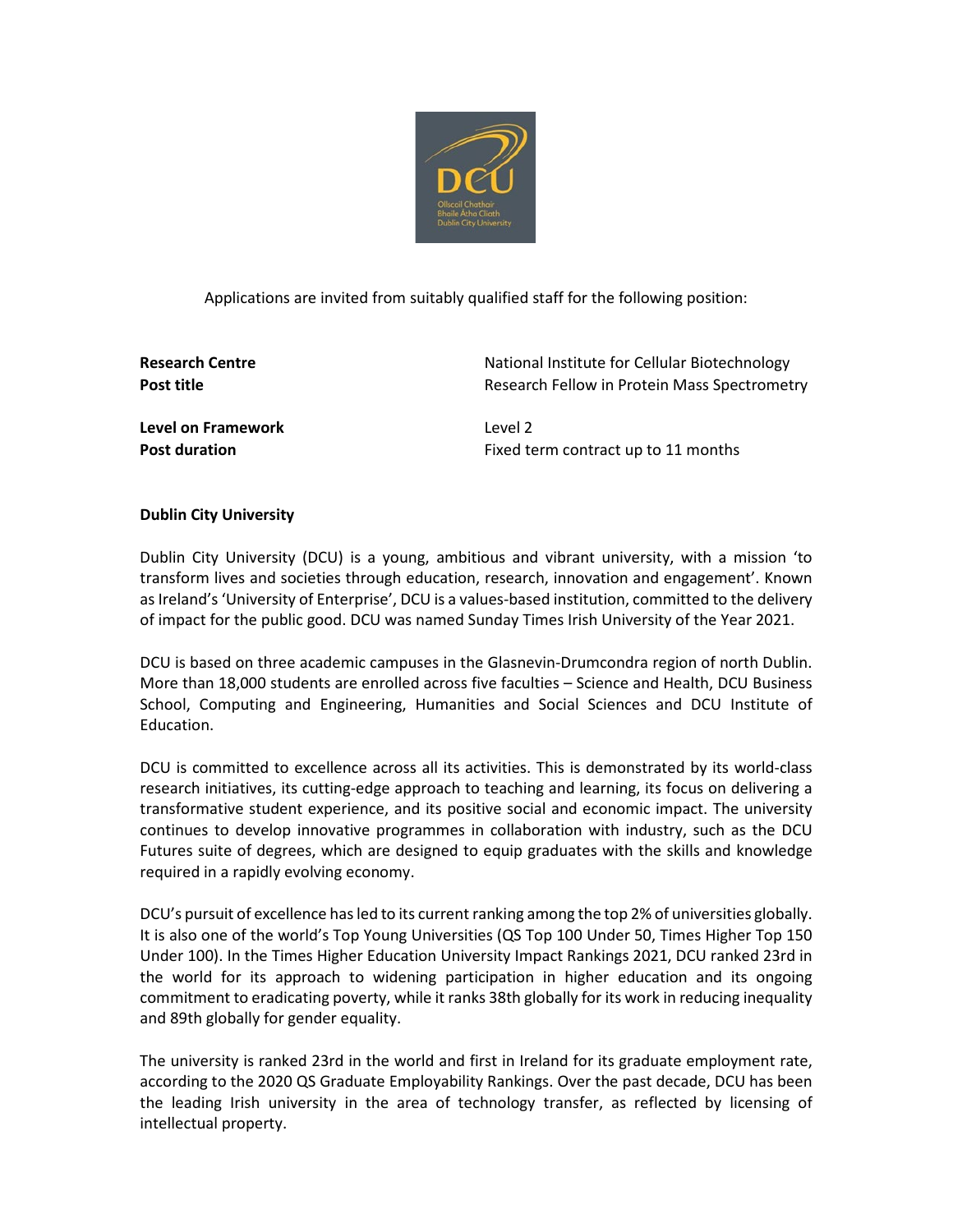As part of this role the researcher will be required to participate in the DCU Research Career Framework. This framework is designed to provide significant professional development opportunities to Researchers and offer the best opportunities in terms of a wider career path.

## **National Institute for Cellular Biotechnology**

The National Institute for Cellular Biotechnology (www.nicb.ie) is a multidisciplinary centre for research on human cell biology and medicinal chemistry, with emphasis on research with application to cancer, diabetes, obesity, ocular diseases and the biopharmaceutical industry. It features advanced core facilities in proteomics, microscopy and mammalian cell culture, housing a large collection of human cell lines. The NICB prioritises translational research involving collaborations with industry and with clinicians.

## **Role Profile**

We are seeking a Research Fellow to join a growing research group. The role will involve the proteomic and mass spectrometry analysis of Chinese hamster ovary (CHO) cells, the principal host cell line used in biopharmaceutical production of biotherapeutics. The role will also involve the characterisation of biotherapeutic products (e.g. monoclonal antibodies) using advanced protein mass spectrometry techniques. Experience in protein analytical and protein mass spectrometry techniques is essential for the role.

## **Principal Duties and Responsibilities**

Please refer to the job description for a list of duties and responsibilities associated with this role.

#### **Minimum Criteria**

- Applicants should have a PhD in biochemistry/bioanalytical sciences or equivalent.
- Four years of postdoctoral research experience or equivalent experience is required

In addition to the above it is desirable that the candidate possess a subset of the following skills and experience.

- Experience in proteomics and protein analytical techniques
- Experience in mass spectrometry for protein/peptide analysis

#### **Candidates will be assessed on the following competencies:**

**Discipline knowledge and Research skills** – Demonstrates the ability to design and implement part of a programme of research (for example by using critical thinking and the application of relevant research methodologies).

**Understanding the Research Environment** – Demonstrates a thorough understanding of the research environment both nationally and internationally and the ability to contribute substantially to grant applications.

**Communicating Research** – Demonstrates the ability to communicate their research effectively to the research community and wider society (for example by publishing their research in high quality peer reviewed journals) and the ability to teach and tutor students.